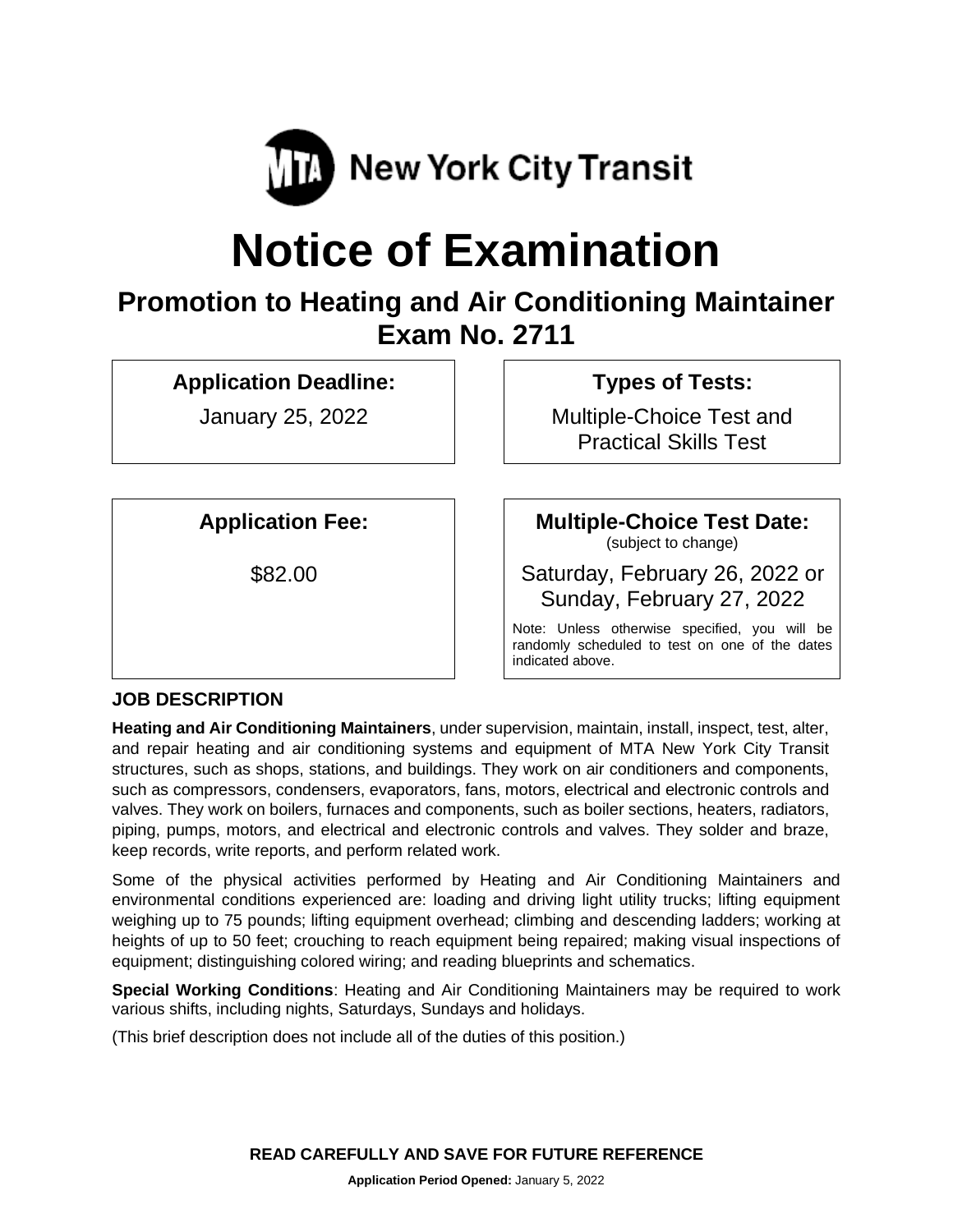# **SALARY**

The current minimum salary for Heating and Air Conditioning Maintainer is \$32.93 per hour for a 40 hour work week. This rate is subject to change.

#### **ELIGIBILITY TO TAKE EXAMINATION**

This examination is open to each employee of MTA New York City Transit who **on the first date of the multiple-choice test:**

- 1. Has, as a non-competitive Transit Electrical Apprentice, satisfactorily completed the 3-year Transit Electrical Apprentice program in the Heating and Air Conditioning Subdivision and is currently employed in the Heating and Air Conditioning Subdivision; and
- 2. Is not otherwise ineligible.

The admission of employees who completed the Transit Electrical Apprentice program as a noncompetitive Transit Electrical Apprentice is on a collateral basis pursuant to Section 52(12) of the New York Civil Service Law.

This examination is also open to employees who were appointed to an eligible title pursuant to New York State Civil Service Law, section 55-a, and who meet all other eligibility requirements.

You are responsible for determining whether you meet the eligibility requirements for this examination prior to submitting the Application. If you do not know if you are eligible, check with **your department's Human Resources representative**. You may be given the tests before we verify your eligibility. If you are marked "Not Eligible," your application fee will **not** be refunded, and you will **not** receive a score.

This examination is **not** open to employees of MaBSTOA or MTA Bus Company, or to employees of MTA agencies other than MTA New York City Transit.

#### **REQUIREMENTS TO BE PROMOTED**

**From the non-competitive title of Transit Electrical Apprentice:** At the time of promotion, you must be employed in the Heating and Air Conditioning Subdivision.

**Driver License Requirement:** At the time of promotion, you must have a Motor Vehicle Driver License valid in the State of New York with no disqualifying restrictions that would preclude the performance of the duties of this title. If you have serious moving violations, a license suspension or an accident record you may be disqualified. This license must be maintained for the duration of your employment in the title.

**Drug Screening Requirement:** You must pass a drug screening in order to be promoted.

#### **HOW TO SUBMIT AN APPLICATION**

If you believe you meet the requirements in the "Eligibility to Take Examination" section, you may submit an application during the application period. The MTA Exam Information Center, located in the lobby of 180 Livingston Street, Brooklyn, NY 11201, is currently closed. If you believe you have a special circumstance (e.g., a disability, military duty) that prevents you from applying as instructed below, please refer to the Special Circumstances Guide referenced in the "Special Arrangements" section below. Applications will **not** be accepted in person.

(Continued)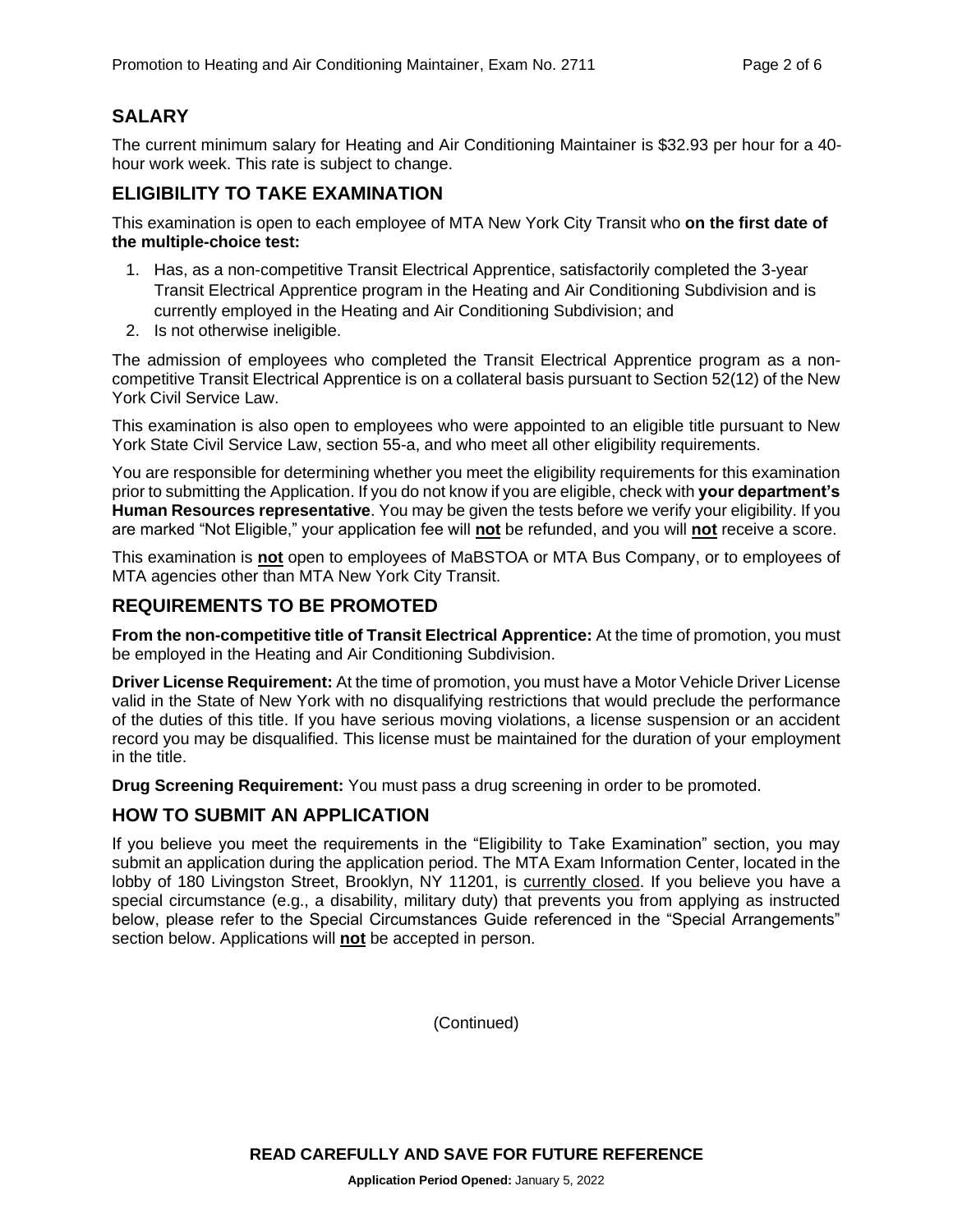# **HOW TO SUBMIT AN APPLICATION** (Continued)

#### **Online Applications:**

- 1. If you are an active MTA employee, apply using the "BSC" employee portal at [www.mymta.info](http://www.mymta.info/) by the last day of the application period (non-active MTA employees and applicants requesting a fee waiver must email us by the last day of the application period at [examsunit@nyct.com](mailto:examsunit@nyct.com) for application instructions). Note: The application system may not function properly with mobile devices or tablets. For best results when applying, please use the latest version of Internet Explorer, open a new window, and avoid having multiple tabs open in the same window.
- 2. Once you have logged in, click on the My Job Search ribbon and then click on Exams (non-Railroad).
- 3. Follow the steps to submit an application.
- 4. Active MTA employees must pay the application fee via payroll deduction.
- 5. A confirmation number will appear on the same page after submitting your application and authorizing a payroll deduction (Save this number for future reference).

**IMPORTANT:** Your application submission confirms that you have read this Notice of Examination, including any dates and the requirements.

**Application Fee**: This fee is generally not refundable. Under special circumstances, you may be entitled to a refund. Please refer to the Department of Citywide Administrative Services ("DCAS") General Exam Regulation E.3.4 to determine if you are entitled to a refund. Please visit [http://web.mta.info/nyct/hr/forms\\_instructions.htm](http://web.mta.info/nyct/hr/forms_instructions.htm) to access the DCAS General Exam Regulations online. Application fee refund requests, along with any relevant supporting documentation, should be emailed to [examsmakeups@nyct.com](mailto:examsmakeups@nyct.com) or mailed to the address in the "Correspondence" section below.

#### **ADMISSION LETTER**

An Admission Letter will be mailed to you about 10 days before the first date of the multiple-choice test. If you do not receive an Admission Letter at least 4 days before this date, you must email a request for a duplicate Admission Letter to **examsunit@nyct.com.** A paper copy of the Admission Letter is your ticket for admission to the test.

Applicants **must** keep their mailing address **up to date**. Please refer to the "Correspondence" section below for instructions on how to update your address and other contact information.

#### **THE TEST**

You will be given a qualifying multiple-choice test and a competitive practical skills test. You must achieve a score of at least 70% to pass each test.

You will be scheduled to take the qualifying multiple-choice test on one of the dates listed in the above "Test Date" box. You will be assigned to a test date and location, and you cannot request that your scheduled test date or location be changed, unless you meet the conditions in the "Special Arrangements" section below.

Only those who pass the qualifying multiple-choice test will be scheduled to take the competitive practical skills test. Your score on the competitive practical skills test will determine 85% of your final score. Your seniority will determine the remaining 15%. You must pass the qualifying multiple-choice test and the competitive practical skills test to have your seniority credited. Your seniority score will be 70 plus ½ point for each three months of completed, continuous service with any agency under the

(Continued)

**READ CAREFULLY AND SAVE FOR FUTURE REFERENCE**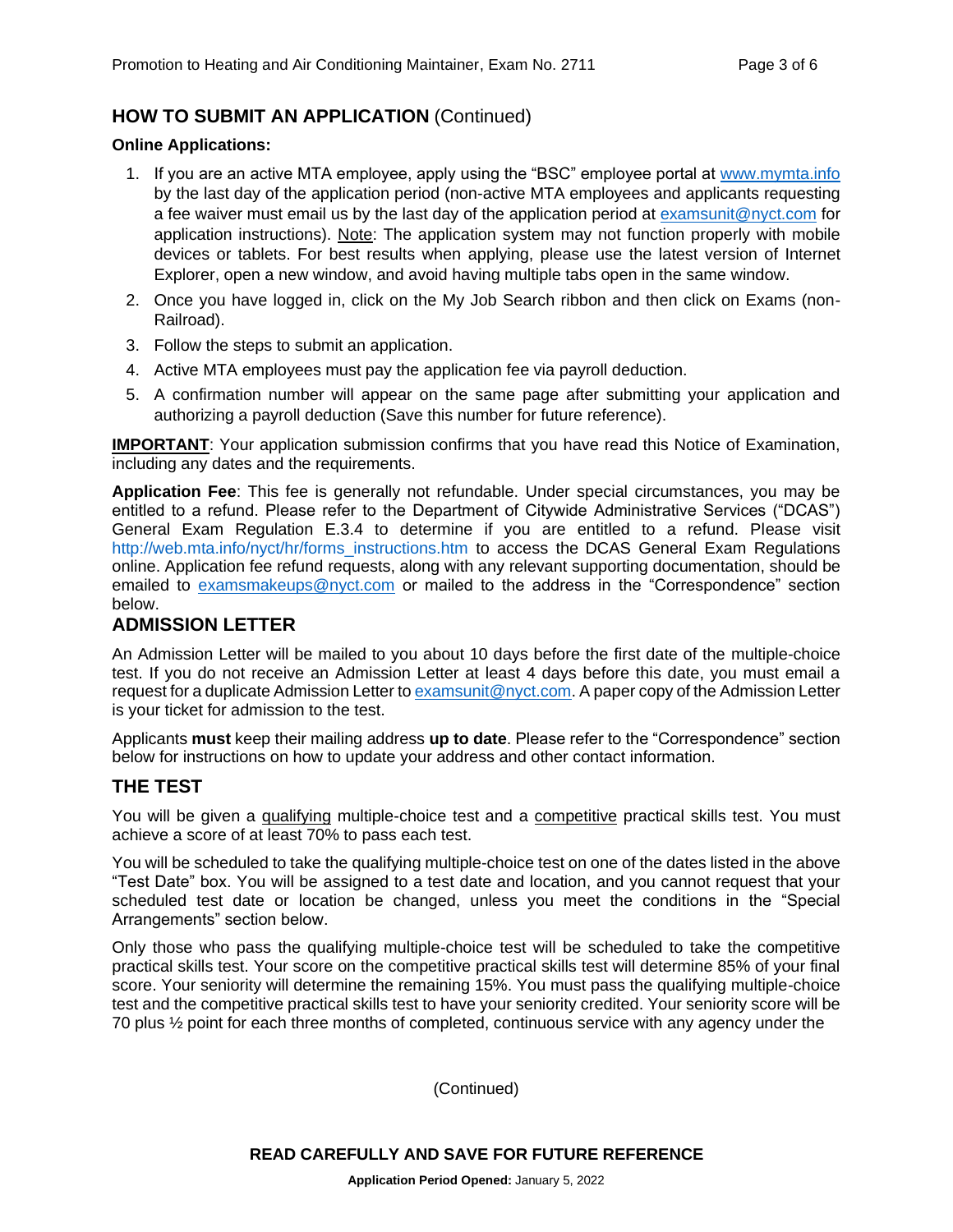# **THE TEST** (Continued)

jurisdiction of the Commissioner, Department of Citywide Administrative Services, in non-competitive class titles. Your service will be credited through the first date of the qualifying multiple-choice test, up to a maximum of 15 years. Time serviced prior to a break in service of more than one year will not be credited.

Veterans' or Disabled Veterans' Credit will be granted only to eligible passing candidates who request that they be applied. Veterans' or Disabled Veterans' Credit should be requested at the time of application but **must** be requested before the date the eligible list is established. Claims for Veterans' or Disabled Veterans' Credit cannot be made once the eligible list is established.

The qualifying multiple-choice test may include questions on basic electrical theory; electrical, mechanical, pneumatic and hydraulic devices and components related to the heating and air conditioning trade; proper selection and use of tools, instruments and materials; safe, proper and efficient work practices; reading and interpreting blueprints and drawings; performing job-related calculations; keeping records and other related areas.

The competitive practical skills test may include tasks related to the installation, testing, maintenance, and repair of electrical, electronic, mechanical and electromechanical components and systems related to the heating and air conditioning trade, including the selection and use of appropriate tools, materials, and measuring devices; related mechanical work; reading and interpreting technical drawings; shop math; safe work practices and procedures; and other related areas

# **TEST ADMINISTRATION GUIDELINES**

**Warning:** You are not permitted to enter the test site with cellular phones, smart watches, beepers, pagers, cameras, portable media players, or other electronic devices. Calculators are permitted; however, they must be hand-held, battery or solar powered, numeric only. Calculators with functions **other than** addition, subtraction, multiplication and division **are prohibited**. Electronic devices with an alphabetic keyboard or with word processing or data recording capabilities such as planners, organizers, etc. are prohibited. If you use any of these devices in the building at any time before, during or after the test, you may **not** receive your test results, your test score may be nullified, and your application fee will **not** be refunded.

**Social Distancing** and other safety protocols, **including the wearing of masks**, will be required during the administration of the test. Further details will be provided on your admission letter.

You may not have any other person, including children, present with you while you are being processed for or taking the test and no one may wait for you inside of the test site while you are taking the test.

**Leaving:** You must leave the test site once you finish the test. If you leave the test site after being fingerprinted but before finishing the test, you will not be permitted to re-enter. If you disregard this instruction and re-enter the test site, you may not receive your test results, your test score may be nullified, and your application fee will not be refunded.

**Proof of Identity:** You must present your MTA New York City Transit employee ID when you arrive to take the test.

# **THE TEST RESULTS**

If you pass the qualifying multiple-choice test and the competitive practical skills test and are marked eligible, your name will be placed in final score order on an eligible list and you will be given a list number. You will be notified by mail of your test results. If you meet all requirements and conditions, you will be considered for promotion when your name is reached on the eligible list.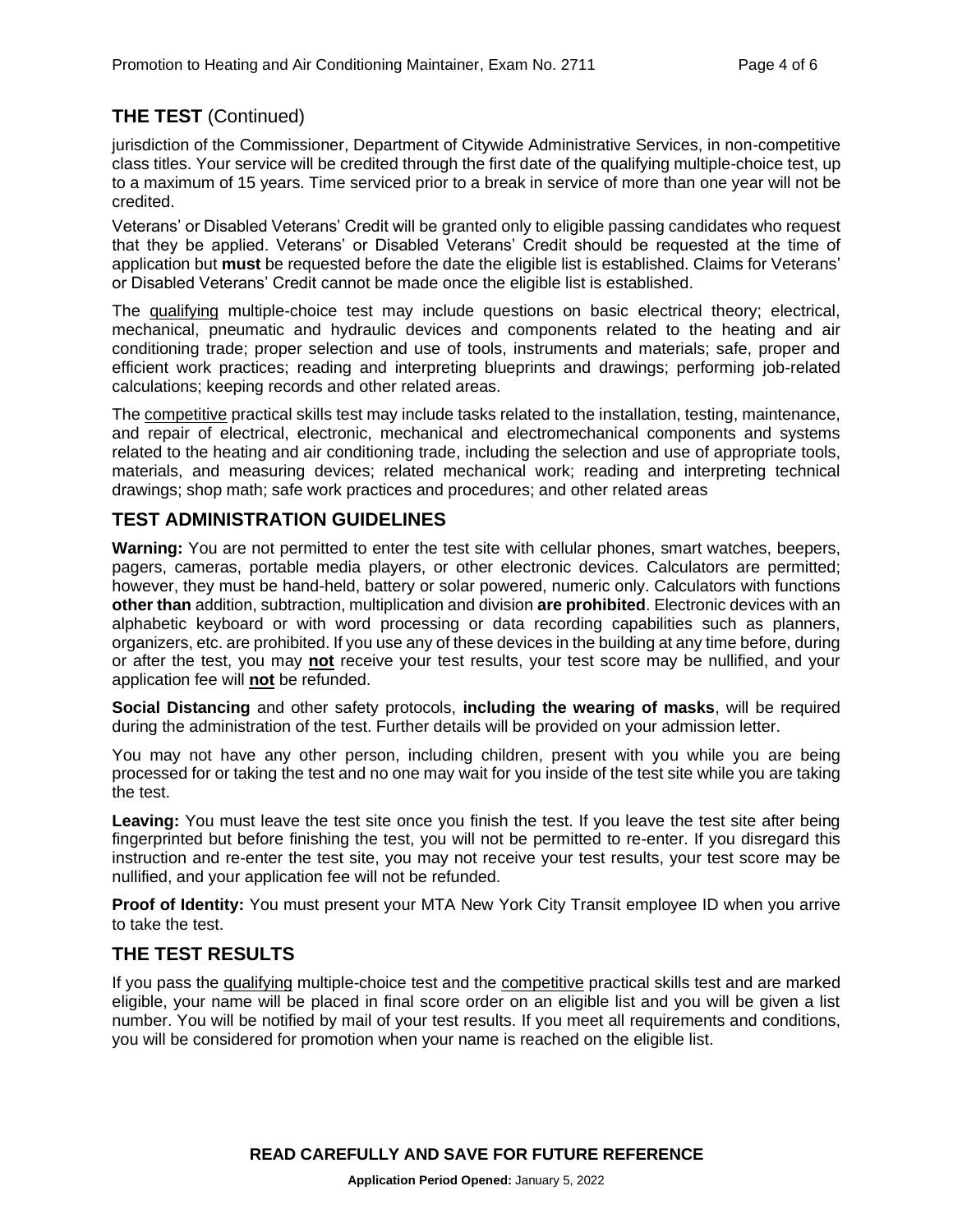### **ADDITIONAL INFORMATION**

**Training:** You may be required to undergo a formalized training course during your probationary period. Failure to successfully complete the training course may result in termination.

**Probationary Period:** You will be required to complete a probationary period. If you do not successfully complete the probationary period, you may be terminated.

#### **SPECIAL ARRANGEMENTS**

**Late Applications**: Refer to the "Correspondence" section below to contact the Examinations Unit to determine the procedure for submitting a late application if you meet one of the following conditions:

- 1. You are absent from work for at least one-half of the application period and are unable to apply for reasons such as vacation, sick leave or military duty; or
- 2. You become eligible after the above application period, but on or before the first test date.

**Special Test Accommodations:** If you plan to request an alternate test date due to your religious observance or special testing accommodations due to disability, please follow the instructions included in the Special Circumstances Guide, which is accessible online at [http://web.mta.info/nyct/hr/forms\\_instructions.htm](http://web.mta.info/nyct/hr/forms_instructions.htm) and will be attached to this Notice of Examination during the application period. An alternate test date due to religious observance must be requested no later than 15 days prior to the date on which the multiple-choice and/or practical skills testing is expected to begin. Special testing accommodations due to disability must be requested no later than 30 days prior to the date on which the multiple-choice testing and/or practical skills testing is expected to begin.

**Make-Up Tests:** You may apply for a make-up test if you cannot take the multiple-choice and practical skills tests as scheduled for any of the following reasons:

- 1. Compulsory attendance before a public body; or
- 2. On-the-job injury or illness caused by municipal employment where you are an officer or employee of the City; or
- 3. Absence from the test within one week after the death of a spouse, domestic partner, parent, sibling, child, or child of a domestic partner where you are an officer or employee of the City; or
- 4. Absence due to ordered military duty; or
- 5. A clear error for which MTA New York City Transit is responsible; or
- 6. A temporary disability, pregnancy-related, or child-birth related condition preventing you from taking the test.

To request a make-up test, submit your request with documentation of the special circumstances that caused you to miss your test (as attachments) by email to [examsmakeups@nyct.com](mailto:examsmakeups@nyct.com) or by mail to the address in the "Correspondence" section below as soon as possible.

#### **CORRESPONDENCE**

**Change of Contact Information:** It is critical that you keep your contact information (i.e., telephone number, mailing address and/or email address) current with MTA New York City Transit. You may miss important information about your exam(s) or consideration for appointment or promotion, including important information that may require a response from you by a specified deadline, if we do not have your correct contact information. To update your contact information, you may

- 1. Email us at [examsunit@nyct.com](mailto:examsunit@nyct.com) with the subject "Contact Info Update;" or
- 2. Mail your request to the address at the end of this section.

(Continued)

#### **READ CAREFULLY AND SAVE FOR FUTURE REFERENCE**